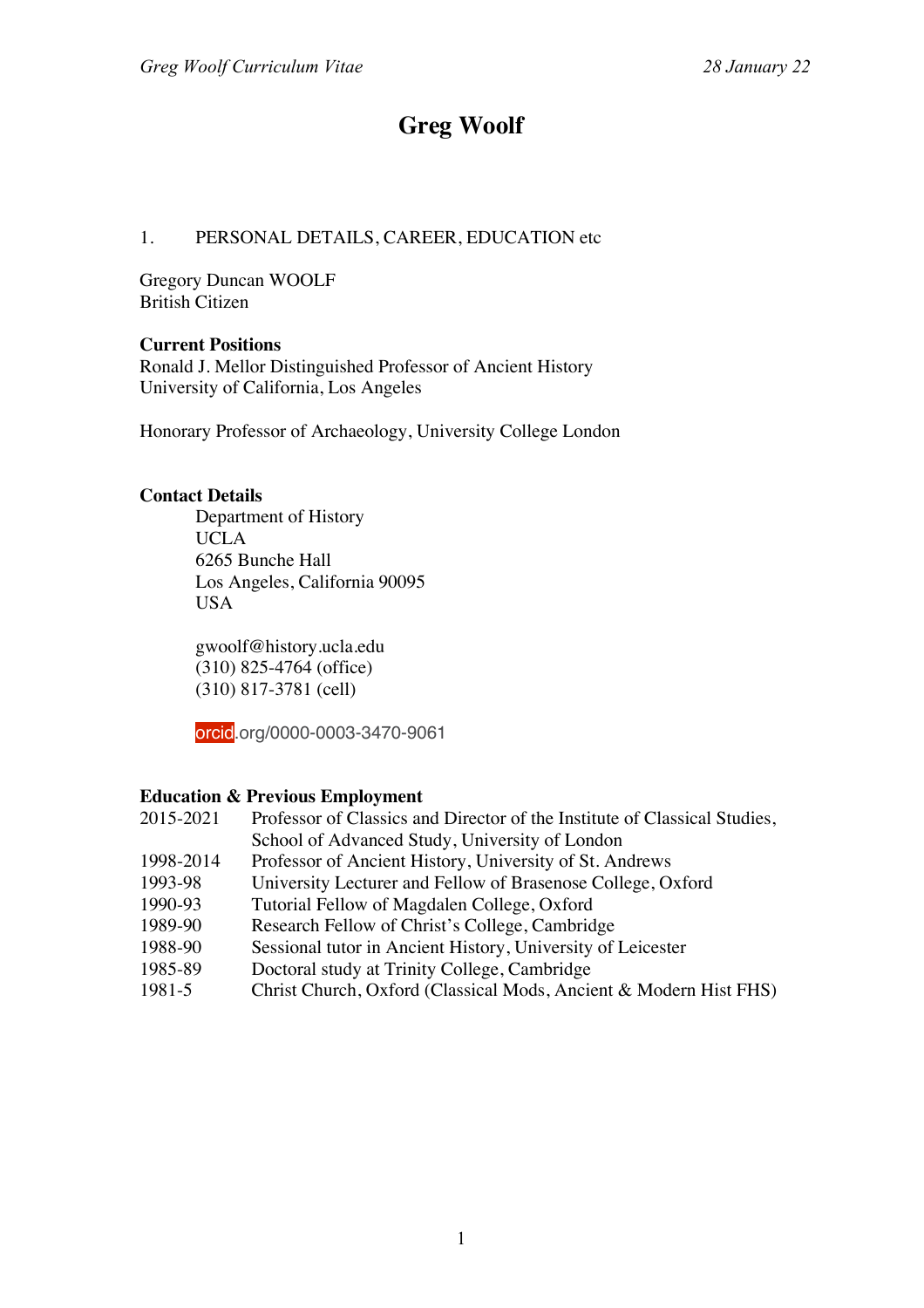## **Visiting Positions etc**

| 2019      | Visiting Professor at LABEX/ ENS rue d'Ulm, Paris in April      |
|-----------|-----------------------------------------------------------------|
| 2018      | Catedra de Excelencia Universidad Carlos III Madrid             |
| 2014-2019 | Anneliese Maier Research Prize, Alexander von Humboldt Stiftung |
| 2013      | Visiting Fellow, University of Chicago                          |
| 2009-10   | Fellow, Max Weber Kolleg, Erfurt (now an Associate Fellow)      |
| 2010      | Visiting Professor UNICAMP, São Paulo province, Brazil          |
| 2009-12   | Major Research Fellowship (Leverhulme Trust)                    |
| 2006      | Visiting Professor University de Paris VII Denis Diderot        |
| 2004      | Honorary Research Fellow of the British School at Rome          |
| 1989      | Chercheur CNRS at E.N.S. rue d'Ulm, Paris                       |

## **Elected Fellowships**

- Fellow of the Society of Antiquaries of Scotland
- Fellow of the Society of Antiquaries of London (2016)
- Member Academia Europaea (2016)
- Fellow of the British Academy (2017)
- Member of the European Academy of Sciences and Arts (2021)

I am also a member of the Society of Classical Studies, the Roman Society, the Classical Association, and the Classical Association of Scotland.

## 2. RESEARCH

I was fortunate during my undergraduate and graduate degrees to study classical literature, history, prehistory and classical archaeology. My research interests continue to lead me back and forward across these fields within the study of antiquity very broadly conceived. If I had to choose a label it might be 'cultural historian of classical antiquity' but in practice labels – like disciplinary boundaries – limit more than they enable. I prefer to think of the classical world as having horizons rather than boundaries. My best work has often combined inspirations and material from more than one of these areas of interest, and drawn on social and biological sciences as well.

The list of my main scholarly publications appended to this document illustrates some of my main areas of activity. I have published on ancient literacy, the Roman economy, the European iron age, Roman intellectual culture, Latin epigraphy, cultural change in the Roman provinces, the younger Pliny, ancient imperialism and mobility and migration. I remain interested in most of these fields and continue to publish in many of them.

I have contributed articles on many of these themes to the *Cambridge Ancient History2* , the *Neue Pauly*, the *APA (Barrington) Classical Atlas Project, Oxford Classical Dictionary4 , Oxford Encyclopaedia of Ancient Greece and Rome, Religion in Geschichte und Gegenwart* and the regular Forschungsberichte of the *Archiv für Religionsgeschichte* as well as to various Companions and Handbooks.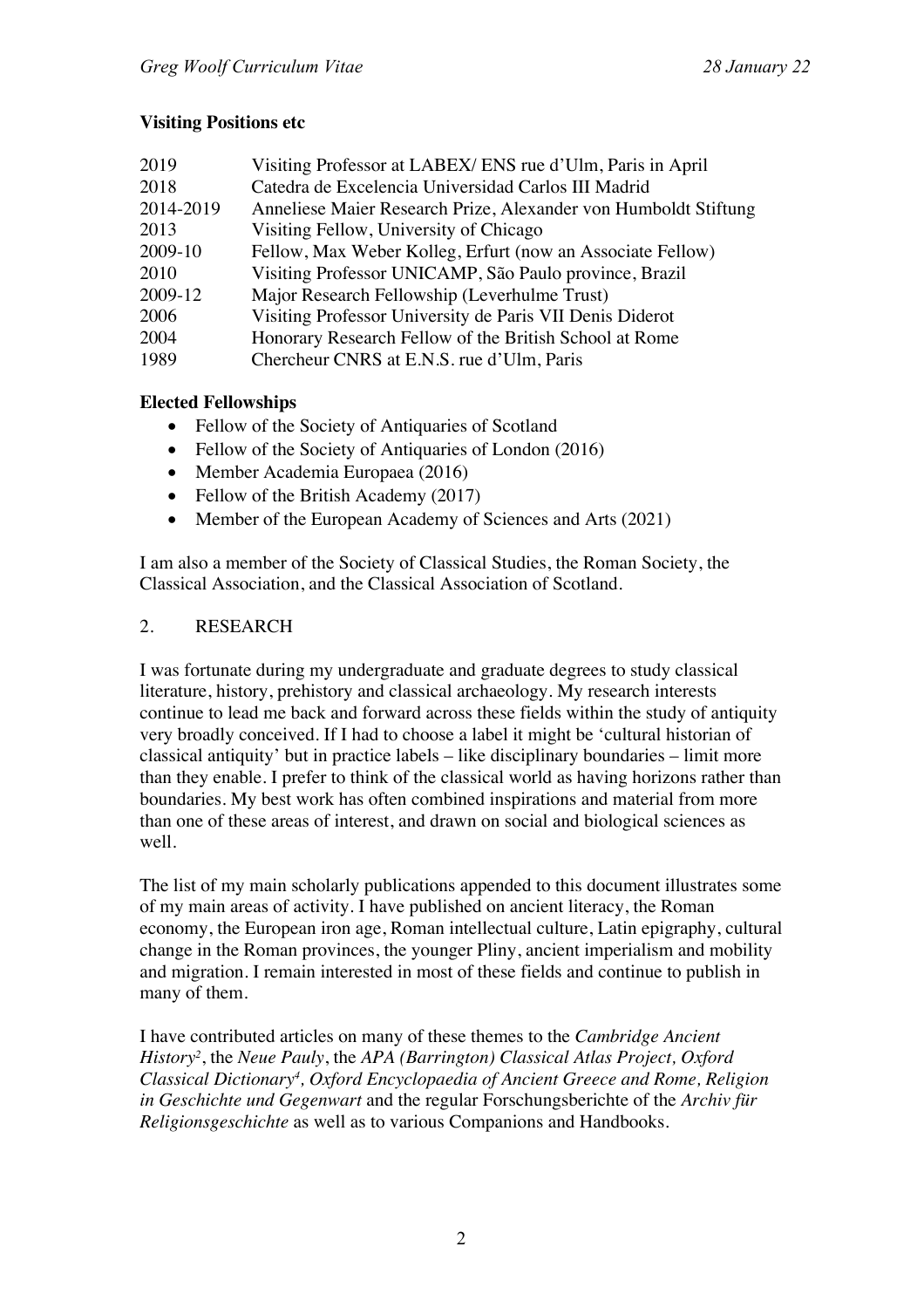## **Current Projects**

- 1. I am currently revising for publication my 2018 Townsend Lectures on the shift between frequent revisions of Roman cultural norms during the last centuries BCE and their relative stability in the first centuries CE. At stake are notions of canon formation, classicism and the parallel development of literary and monumental production. These will be published by Cornell University Press.
- 2. I have been invited to give the Sather Lectures at UC Berkeley in Fall 2022. My provisional theme is Seasonality as a structuring force in Roman and Mediterranean society. These will eventually be published by University of California Press
- 3. I am contracted to write a short volume on *Diasporas and Colonization in Antiquity* for Cambridge University Press in the series Key Themes in Ancient History (of which I have since become co-editor). I have published a few preliminary papers on the subject and I served as ancient area editor for the *Encyclopaedia of Global Human Migration*, published in 2013 by Wiley-Blackwells.
- 4. *Collected Volumes.* I am currently co-editing two conference volumes arising from conferences run at the Institute of Classical Studies in London. One on *Sanctuaries and Experience in the Ancient World* will be the final product of my Anneliese-Maier Forschungspreis and is being co-edited with my two postdocs on the project. The other, *Gendering Roman Imperialism*, is coedited with Dr Hannah Cornwell of the University of Birmingham, and will appear with Brill later this calendar year.
- 5. Other work. I have eight papers in press and will be contributing later this year to conferences at Florida State University and Rice University. I am involved in three other collected volumes that seem to have been delayed by COVID. I will contribute the closing essay to the forthcoming *Companion to the Archaeology of the Roman Empire* (Routledge)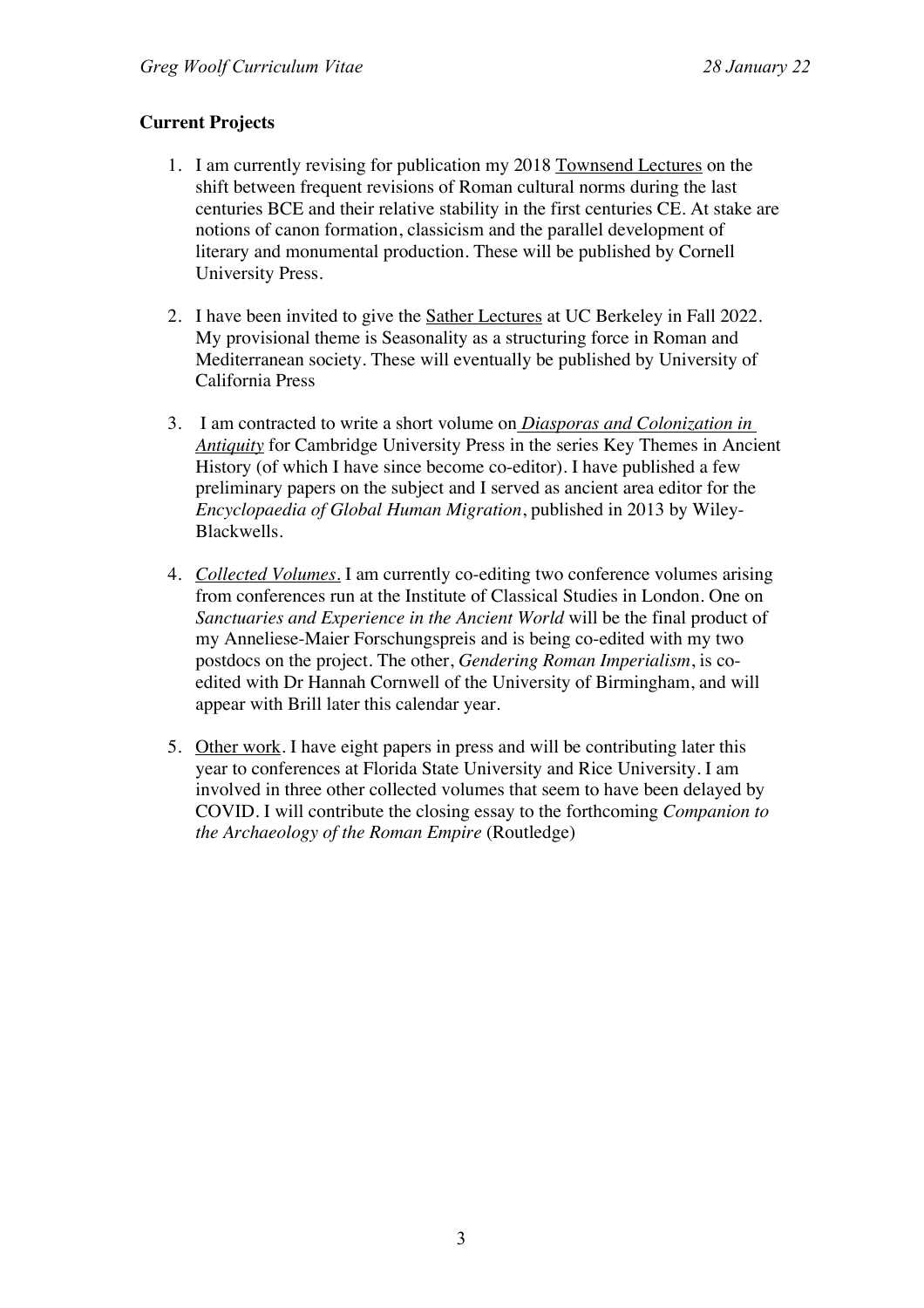## 3. PAPERS DELIVERED ON RESEARCH

I have given **invited papers at conferences** at Aix-en-Province, Amiens, Anaheim (APA/AIA), Athens, Bad Homburg, Bergen, Berlin, Birmingham, Bristol, Boulognesu-Mer, Buffalo NY, Cambridge, Chicago, Cincinnati, Cologne, Columbia NY, Copenhagen, Delphi, Eisnach, Erfurt, Esjberg, Freiberg, Gothenberg, Günzburg, Haifa, Hamilton, Heidelberg, Istanbul, Las Mijas (Wenner Gren Foundation), Lille, Lisbon (ESHHC), Luxembourg, Madrid, Malibu (Getty Villa), Michigan, Nemours, New Orleans (SCS), Nijmegen, Newcastle, Nottingham, Odense (USD), Oxford, Paris, Philadelphia (SAA and APA), Ravenna (EAA), Reading and Rome (at the American Academy, at the BSR, at the École Française de Rome, at La Sapienza), Tel Aviv, Tokyo, Washington (Centre for Hellenic Studies), Wroclsaw, Zaragoza.

I have given **invited research seminars** in Amsterdam (VU), Amsterdam University, Athens (BSA), Belfast (Queen's University), Berlin (Free University), Birmingham, Bloomington Indiana, Bonn, Brown, Cambridge, Cardiff, Chicago, Cologne, Copenhagen, Durham, Edinburgh, Erfurt, Erlangen, Exeter, Galway, Glasgow, Göteborg, Göttingen, Haifa, Heidelberg, Keele, Keio (Tokyo), Lampeter, Leiden, Leicester, Liverpool, London (ICS) (Warburg), Madrid, Mainz, Malaga, Manchester, Mannheim, Mariana (Federal University of Ouro Preto, Brazil), Michigan Ann Arbor MI, Minnesota, Montreal, Munich, Munster, Newcastle, Nijmegen, Nottingham, Osnabruck, Oxford, Pennsylvania, Paris (Institut d'Art et d'Archéologie), Paris, Perth (Western Australia), Philadelphia, Pisa, Princeton, Providence, Reading, Rio (UNIRIO), São Paulo (USP), Sevilla, Sheffield, Stanford, St John's Memorial University of Newfoundland, Sydney, Tangier, Tokyo, Trier, Utrecht, Yale.

I have been a **keynote speaker** at conferences in Bristol, Glasgow, Melbourne, Newhaven, Providence, Rome (at the Royal Dutch Institute and also at La Sapienza), Sydney (ASCS), Tvärminne Finland, Zaragoza.

I have given the following **named lectures:** 

- the Walsh lecture at Chicago (2005),
- the Rhind Lectures to the Society of Antiquaries of Scotland (2005),
- the Magie lecture at Princeton (2006),
- the Bristol Blackwell Lectures (2009),
- the Crake Lectures at Mount Allison (2010),
- the Brinkley Lecture at William and Mary (2013),
- the Whitehead Lecture in Manchester (2017)
- the Auditor's Inaugural Lecture at UCD (2017)
- the Todd Lecture in Sydney (2017)
- the Syme Lecture in Oxford (2017)
- the Postgate Lecture in Liverpool (2017)
- the Lansdowne Lectures in University of British Columbia (2018)
- the Ure Lecture at Reading (2018)
- the Townsend Lectures at Cornell (2018)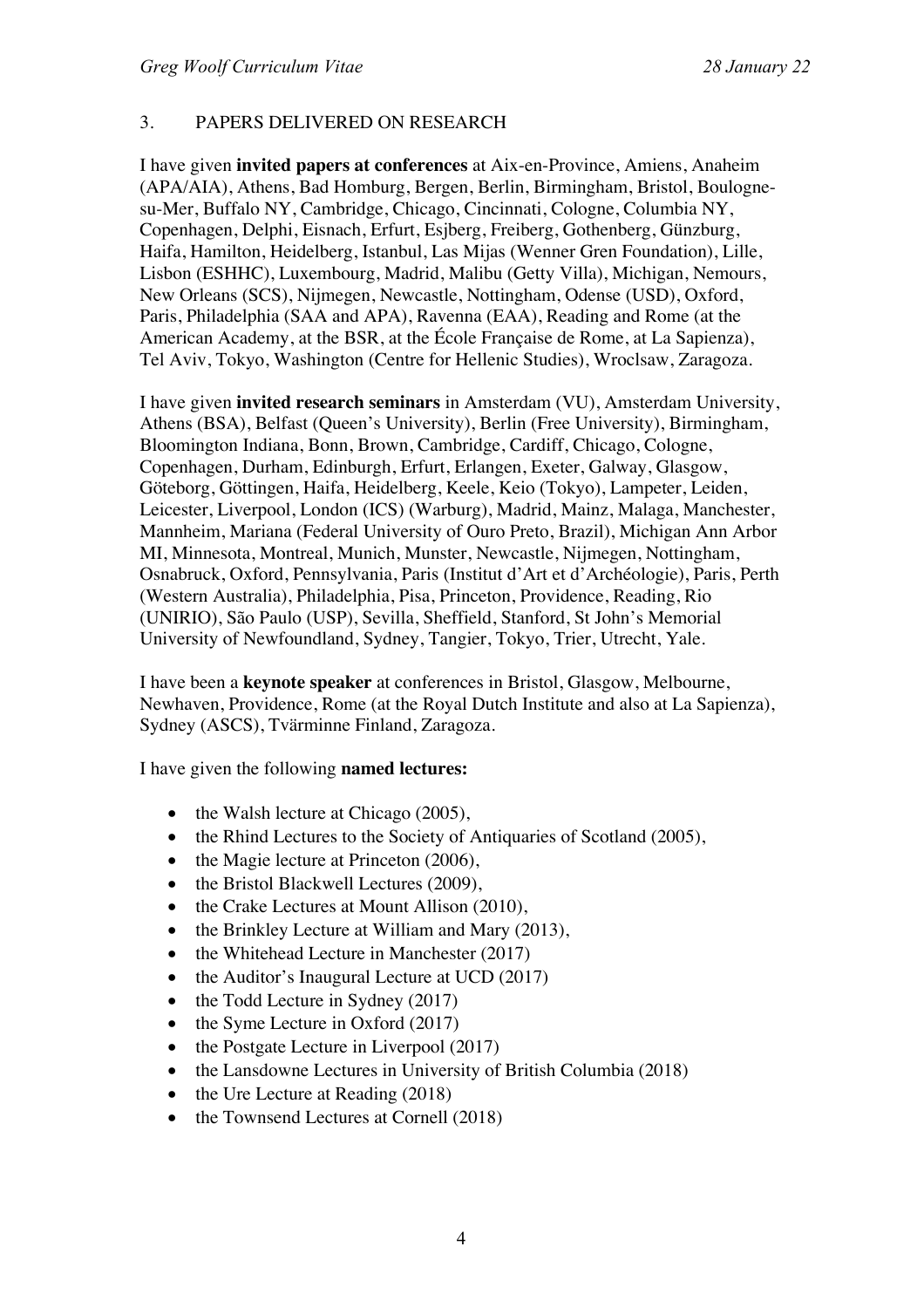I have also been invited to give:

- the Syme Lecture in Wellington in March 2020 [Postponed due to COVID]
- the Sather Lectures at UC Berkeley (Fall 2022)

I have addressed

- the British Academy,
- the Royal Irish Academy
- the Berlin-Brandenburgischen Akademie der Wissenschaften.

## 4. EDITORIAL WORK

I have edited ten volumes and served on the editorial board for *Encyclopaedia of Global Human Migration* (2013) responsible for ancient and early mediaeval entries.

I am currently member of editorial committees of the following journals: *Ancient West and East*, *Arys, Bulletin of the Institute of Classical Studies*, *Journal of Roman Archaeology, Journal of Global Migration History*, *Religion in the Roman Empire, Religion and Urbanity*, and *Scripta Classica Israelica*

I co-edit the Cambridge University Press series *Key Themes in Ancient History*

I am on the editorial or advisory boards of the following monograph series: *Edinburgh Studies in Religion in Antiquity, Impact of Empire, New Directions in Classics,* and *Teiresias*

I served as editor of *Journal of Roman Studies* (2008-2013) Review editor (2005-08).

I am a former member of the editorial boards of the Classical Association (*Classical Review, Classical Quarterly, Greece and Rome*); of *Classica et Mediaevalia, Gallia,*  the *Journal of Roman Studies,* and of the *American Journal of Archaeology.*

I have peer reviewed for journals including: *American Historical Review*, *American Journal of Archaeology, Antiquity, Antichthon*, *Archaeological Dialogues, Archivo Español de Arqueología, Britannia, Classical Philology, Classical Quarterly, Classical Review, European Journal of Archaeology, Historia Zeitschrift, International History Review, Journal of Religion, Journal of Hellenic Studies, Journals of Mediterranean Archaeology, Journal of Roman Archaeology, Journal of Roman Studies, Melbourne Historical Journal, Numen, Papers of the British School at Rome, Phoenix, RIHA journal* and *Scripta Classica Israelica, Transactions of the American Philological Association, Urban Geography, World Archaeology*

I have refereed and advised on manuscripts for a number of presses including: Amsterdam University Press, Archeopress, Blackwells, Bloomsbury, Brill, Cambridge University Press, Chicago University Press, Continuum, Harvard University Press, Michigan University Press, Oxford University Press, Penguin, Polity Press, Princeton University Press and Routledge.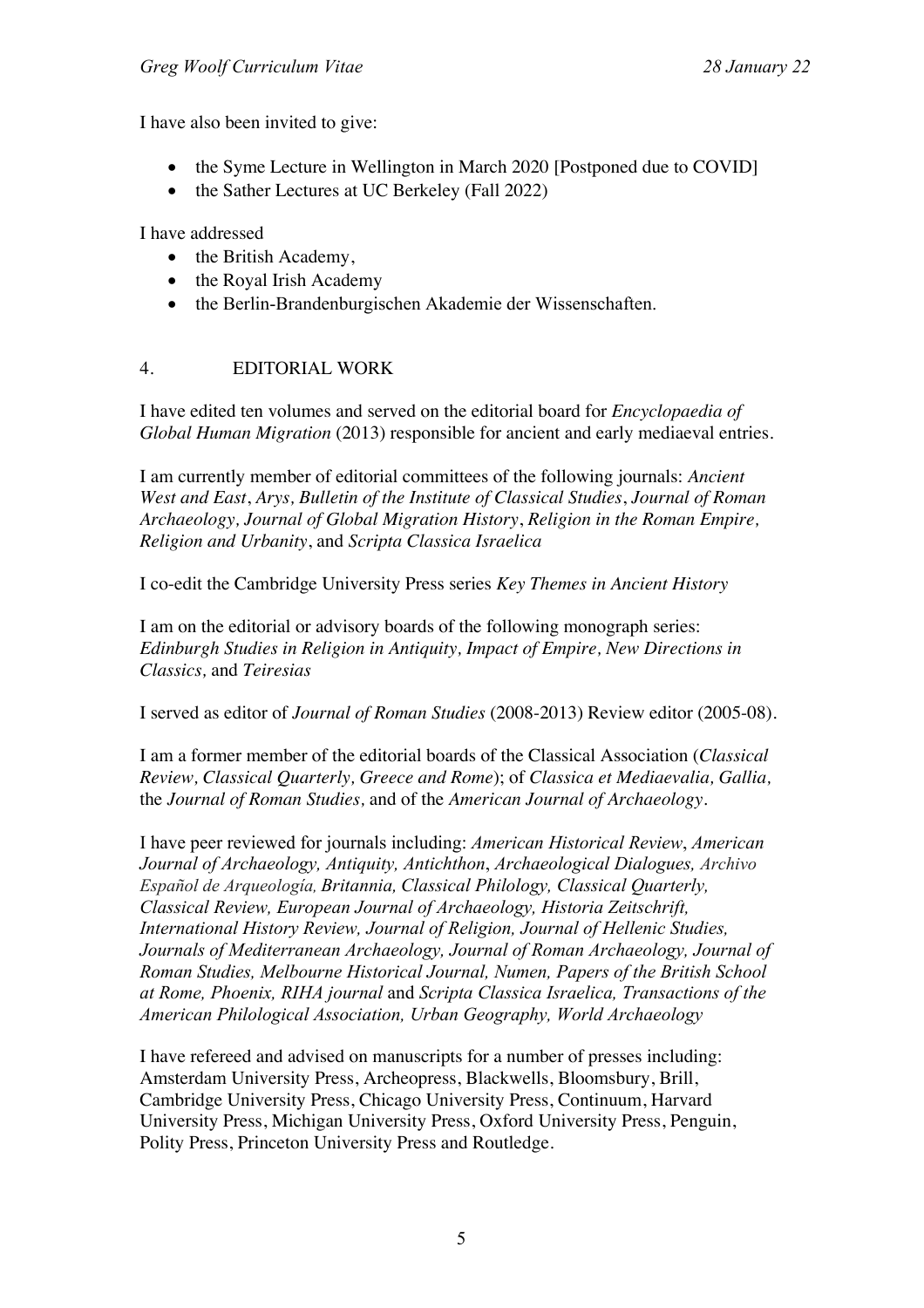## 5. TEACHING

My first degree was in Classics and then Ancient and Modern History. My doctoral committee included prehistorians and ancient historians. I have continued to teach in all these fields, and in the universities of Cambridge, Leicester, Oxford, St Andrews, Erfurt and London.

I have been involved in managing teaching and assessment in various capacities including served as Chair of Department and also Director of Teaching and Director of Postgraduate Studies at St Andrews, on two boards of graduate studies in Oxford and various other committees concerned with the management of teaching and curriculum reform as UG, PGT and PGR level.

One of the pleasures of the ancient world is the shear breadth of peoples and places and topics that an ancient historian can teach. I have relished the opportunity to explore new interests through teaching, and many of my research papers (and one book) have originated in courses

I have taught most centuries between 2000 BCE and 800 CE in a variety of formats and levels. While a graduate student at Cambridge I taught general ancient history topics and was a TA on the City of Rome course. At Leicester I devised and taught a course on the Roman Aristocracy, and contributed to general papers and a module on the ancient city. At Oxford I taught courses based around the historical writing of Herodotus, Thucydides, Sallust and Tacitus, papers on Augustan Rome and Republican Imperialism, and also a range of courses on late antique topics, including two courses based on Augustine's writings. I contributed to courses on the culture of the Second Sophistic and on the archaeology of Roman urbanism. While at Oxford I was one of the founding team teaching a new degree in Archaeology and Anthropology and taught a paper on comparative urbanism and state formation, as well as some European prehistory. At St Andrews I contributed to introductory courses on Archaic and Classical Greece, on Republican, Early Imperial and Late Antique Rome and on Mediterranean urbanism, and devised and taught courses on Archaic Greece, Roman religion, ancient slavery, Roman Greece, Roman Leisure and the Roman Economy. I taught on Masters degrees in Oxford and St Andrews.

In London I taught postgraduate modules on ecological history and on Roman slavery for the University of London and contrinbuted to others for the UCL Institute of Archaeology. I have supervised numerous undergraduate and postgraduate dissertations and nearly twenty research students, some of whom now hold posts in major US, UK or European universities and museums.

I have taught on international graduate courses at Erfurt in 2002 and 2016, in Seville in 2006, in Campinas (Brazil) in 2010, at Groningen in 2012, in Madrid in 2013 and again in 2018, for the Dutch graduate school OIKOS in Athens 2014, for the Epigraphic Institute in Munich in 2015, and for the Israeli classical graduate programme at Haifa in April 2017.

At UCLA I have taught a graduate course on Roman slavery and am working with three doctoral students (1 in Classics and 2 in the IDP in Archaeology).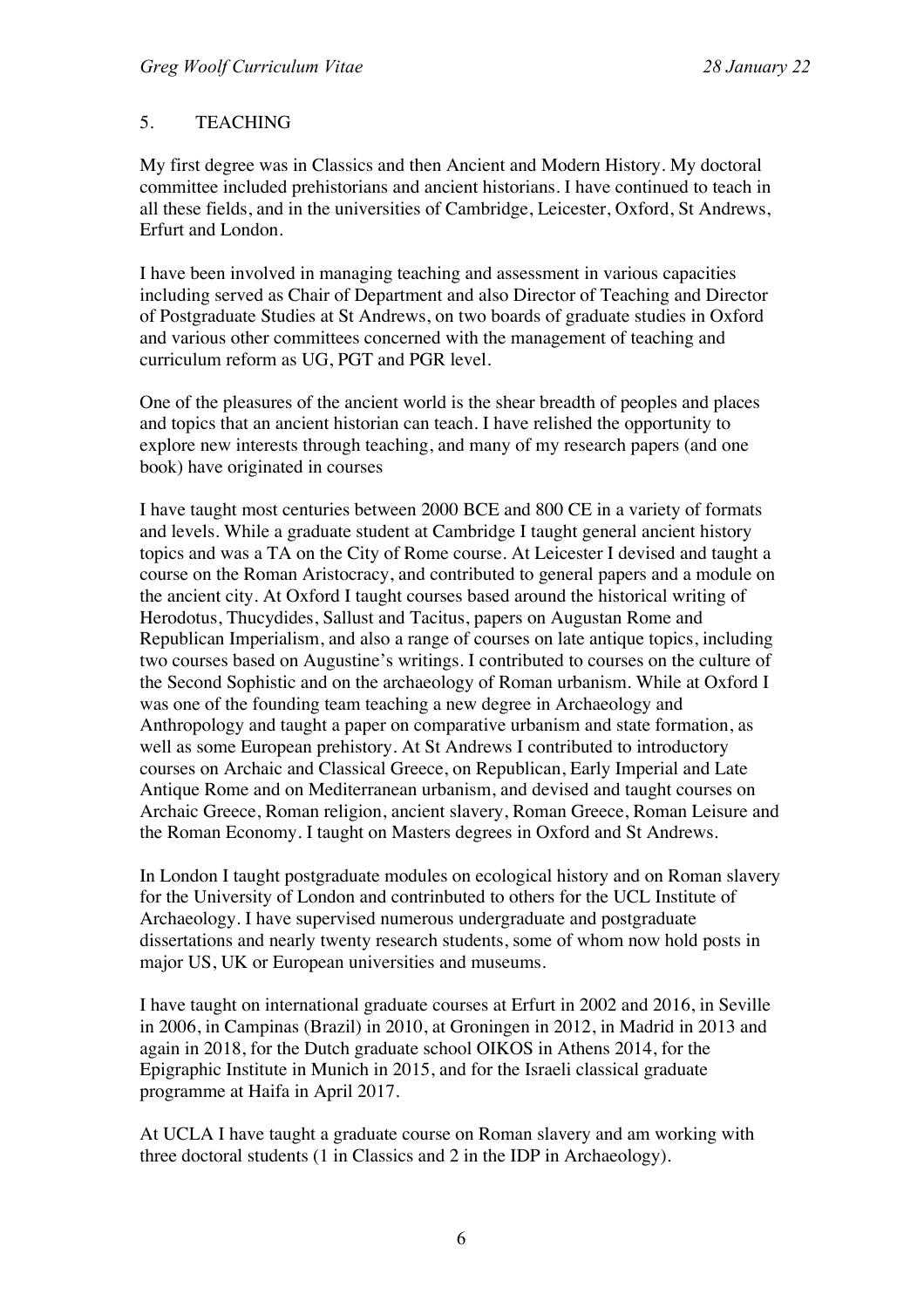## **External Examining**

*for undergraduate degrees* at St. Mary's Strawberry Hill (Classics), the Open University (Classical Studies), University College London (History), Bristol University (Classics) and Sheffield University (Archaeology)

*for master's degrees* at London University (Classics and Classical Archaeology); and Sheffield (Archaeology); University of Oxford (Ancient History)

*for doctorates* ( a total of 57 dissertations)

- in ancient history/classics for the universities of Amsterdam, Basque Country, Cambridge, Cardiff, Cologne, Copenhagen, Durham, Erfurt, Gent, Groningen, Liverpool, London (Birkbeck, the Courtauld Institute and UCL), Macquarie, Manchester, Melbourne, Montreal, Newcastle, Nijmegen, Oxford, Reading, Seville, Sydney, Turku and Warwick;
- in mediaeval history for Cambridge;
- in archaeology for Amsterdam (VU), Durham, Glasgow, KCL, Kent, Michigan, Nottingham, Oxford, Paris 1 Panthéon-Sorbonne, Southampton, UCL, Trinity St David

## **Review boards etc.**

I have served as external member for departmental and/or teaching reviews at Warwick, Leicester, Cambridge, Royal Holloway University of London, Bristol and Leiden, and on a Recognition of Distinction Panel for Oxford.

## 6. SERVICE

I strongly believe that senior academics should take responsibility for leadership roles in their own institution and beyond. Formal roles are listed below. I have also worked hard in each position to promote educationally and socially progressive change, and I also take my mentoring responsibilities seriously.

## **(A) International**

I have served as overseas assessor for the following national research councils: DAAD (Germany), NWO (Netherlands), FWO (Belgium), FWF (Austria), ISF (Israel), NRF (South Africa), SSHRC (Canada), IRCHSS (Ireland), NCN (Poland) and also for EURIAS fellowships and the ERC. I have been an external reviewer for Institute of Advanced Study, Princeton; the Helsinki Collegium; and the National Geographic Society (US).

I was external commentator for DFG Schwerpunktprogramm 1080 Römische Reichsund Provinzialreligion: Globalisierungs- und Regionalisierungsprozesse in der antiken Religionsgeschichte

I am a member of Management Team of *Impact of Empire* network.

I am a member of Advisory Board for Haifa Centre for Mediterranean History and the DFG Roman Islam Centre at Hamburg.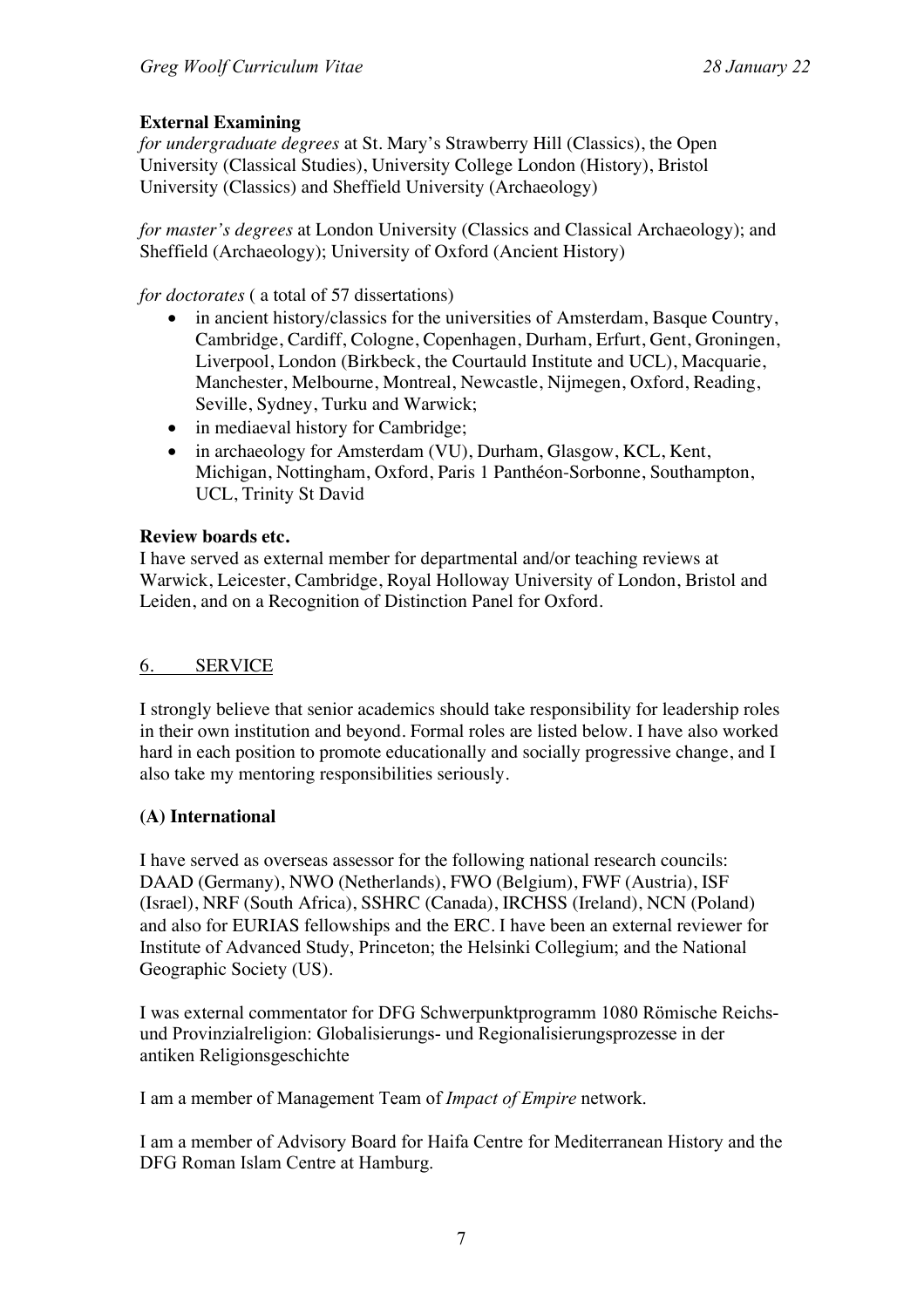I am a former member of the management committee for the European Science Foundation COST Action A36 'Tributary Empires Compared'.

#### **(B) National**

#### Current:

Member, British Museum Trustees' Research Committee 2012-19 Member steering committee for British Academy section H1 2018-

Past:

Former Chair of: AHRC postgraduate panel (Classics, Ancient History and Archaeology); Advisory Panel for the HEA subject centre in Classics; QAA Subject Benchmark Statement review for Classics, Byzantine Studies and Modern Greek. 2014; the Council of University Classics Departments 2012-2018. Chair of the local committee for the FIEC 2019 conference.

Former Member of: AHRC Advisory Board 2012-2016; Council of the Roman Society; Council of Classical Association of Scotland; Council of Classical Association; of RAE 2008 panel 59; of AHRC postgraduate committee. Additional service on Roman society advisory (policy) committee, archaeology committee and library committee, on various Triennial Conference committees, Leverhulme Trust Research Awards Advisory Committee 2009-16

Member AHRC Peer Review College 2009-2012 Member Newton Fellowships Panels 2008, 2009, 2010, 2012, 2013

## **(C) Local**

#### UCLA

Member of Search Committee for Weber Chair in European History Member of Graduate Affairs and Awards Committee (History) Faculty Member of CMRS Center for Early Global Studies Member Faculty Advisory Committee for the Center for the Study of Religion

London

Director, Institute of Classical Studies.

In this role I am an *ex officio* member of the School Directorate, and sit on the Institute's Publications Committee, Digital Advisory Committee, Advisory Council and Research, Promotion and Facilitation Committee

Pro-Dean Central Academic Initiatives, School of Advanced Study 2015-17 In this role I was responsible for cross-institute projects and had oversight of Digital Humanities and Public Engagement

Pro-Dean Postgraduates 2018-2020

Deputy Dean, School of Advanced Study, University of London (1st Feb 2018- 1st Sept 2019 )

In this role I chaired the Academic Standards and Quality Committee, was a member of the Dean's Advisory Group, the Promotions Committee and the School Board and generally deputized for the Dean.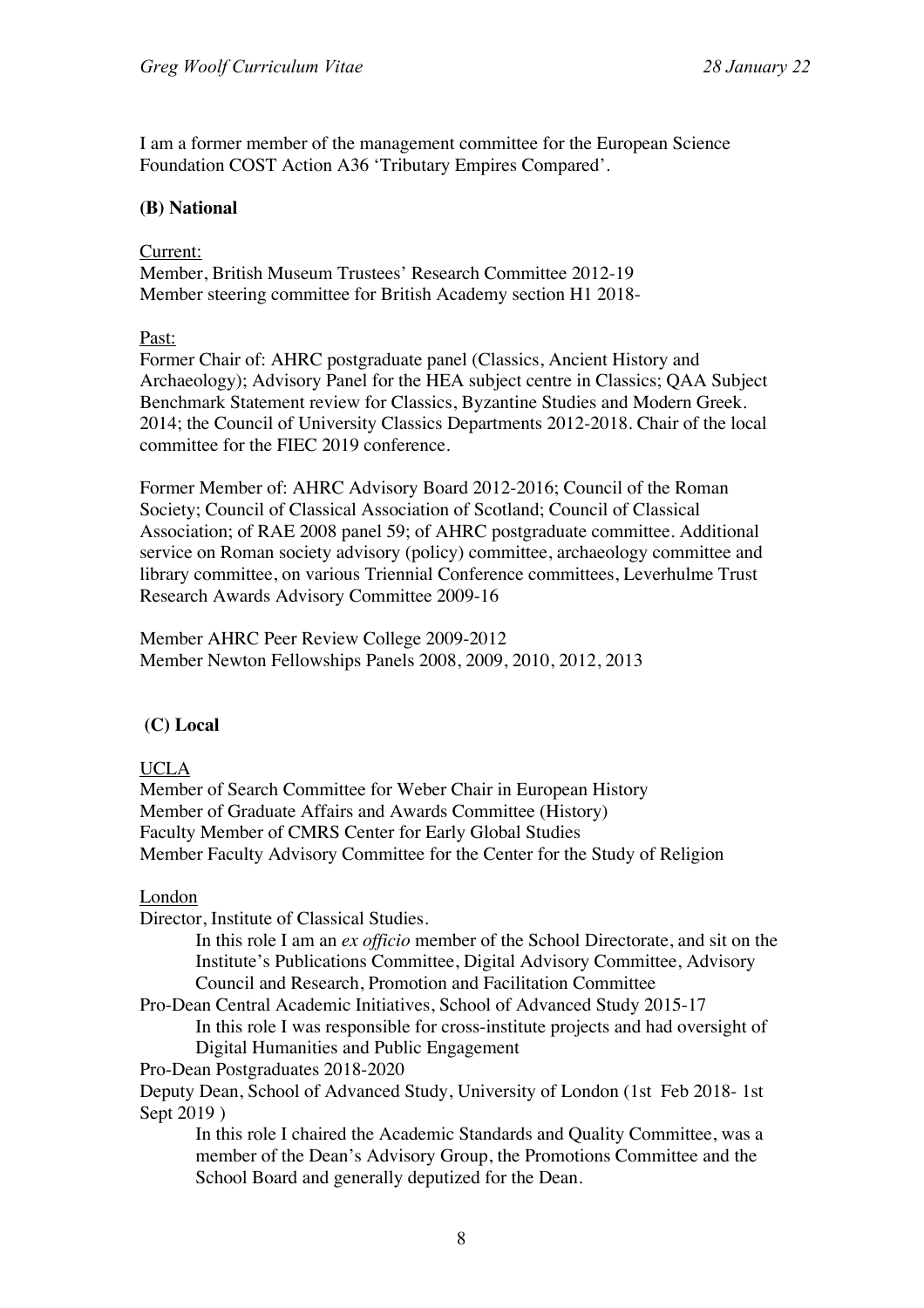Former member of Research Facilitation and Promotion Committee, and of the Advisory Council of the Warburg Institute Member of the Advisory Council for the Institute of Latin American Studies.

#### St Andrews

I was appointed as a full professor in September 1998 and from then until the end of 2014 was ex officio Member of Senatus Academicus

In addition I served as

- Postgraduate Convenor 1999-2001
- Director of Research 1999-2002
- Chair of Ancient History 2000-2003
- Director of Teaching 2002-3
- Head of School of Classics 2003-9

I was also Founding Director of the LOGOS research centre.

Most of these positions included *ex officio* membership of a range of committees including the Academic Council, the Learning, Teaching and Assessment Committee, School Management Committees etc

I was at various times also responsible for schools liaison and for IT provision within my school and a member of various University committees including the Faculty Planning Committee, Research Grants Initiatives Group (Arts and Humanities), the University Working Party on Academic Fraud, Professorial Salaries Review Panel, Appointments committee in Anthropology.

As Head of School I was budget holder for my unit and had broad managerial responsibility for the recruitment, development and mentoring of academic and nonacademic staff. I was also responsible for building safety, for teaching quality and fpr managing research quality. I prepared annual strategic plans for discussion with the Principal's Office and led responses to various audits.

## **Oxford**

At various times between 1990 and 1998 I served in the following capacities

- Chair of the Classical Archaeology Group of the sub-faculty of Archaeology
- Chair of the Ancient and Modern History degree committee
- Chair of the Student Liaison Committee for Classics
- Chair of Examiners in Ancient and Modern History; in M.Stud. degree in Ancient History
- Schools Liaison Officer for Faculty of Literae Humaniores (Classics)
- Member of Graduate Studies Boards for both Ancient History and Archaeology
- Member of Policy Committees of Magdalen and Brasenose Colleges.
- Admissions Tutor for Brasenose College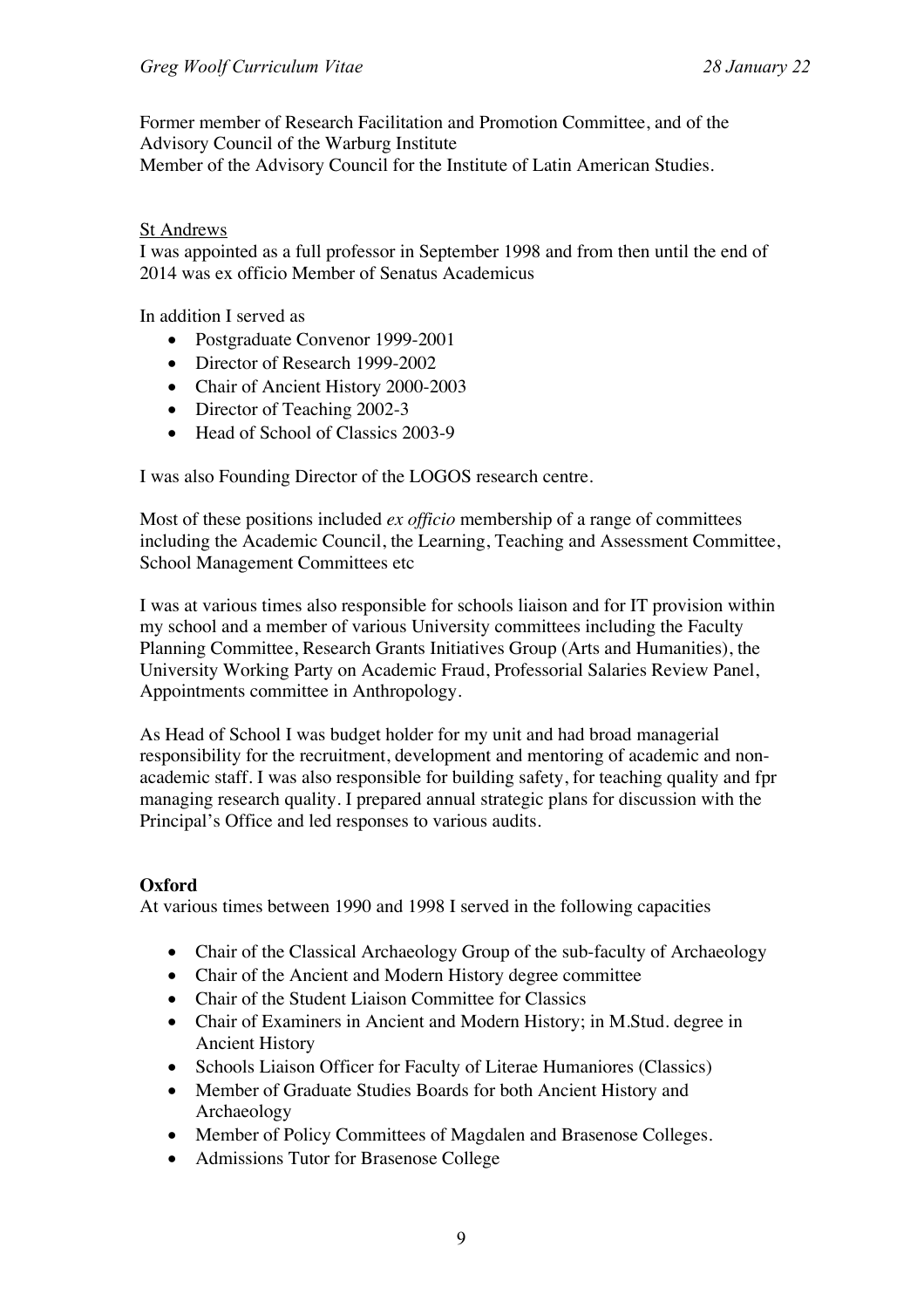I also served on various *ad hoc* committees for syllabus reform, on various college and university committees including appointments committees.

## 7. PUBLIC UNDERSTANDING OF ANTIQUITY

I have advised or been interviewed for a number of radio programmes on aspects of ancient Rome, including a number of appearances on BBC Radio 4's *In our time* with Melvyn Bragg, interview for Radio Scotland on Mons Graupius, on television for *Boris Johnson's Dream of Rome* (BBC TV), Mary Beard's *Meet the Romans,* Mary Beard's *Ultimate Rome* and Catharine Edwards' *Roman Women.*

I regularly review for the national and internatonal press (*Guardian, TLS, LRB, The Telegraph, Wall Street Journal*) as well as for academic journals. In 2003 I edited an *Illustrated History of the Ancient Rome* aimed at a popular /school market and in 2005 was General Editor for *Ancient Civilizations. The Illustrated Guide to Belief, Mythology and Art.* A popular book on political assassination, *Et tu Brute?* was published on the Ides of March 2006. My 2012 book *Rome. An Empire's Story* has sold well and has been translated into German, Italian and Portugese.

I speak regularly at schools, and at school student and teachers conferences, and to various local classical associations. I participate in the Speakers for Schools programme that sends academics and other speakers to schools without strong connections to universities.

I have given public lectures to the Centre for Global Humanities (UNE) Portland Maine, at Bristol Museum, and a Director's Lecture at the Ashmolean Museum, Oxford.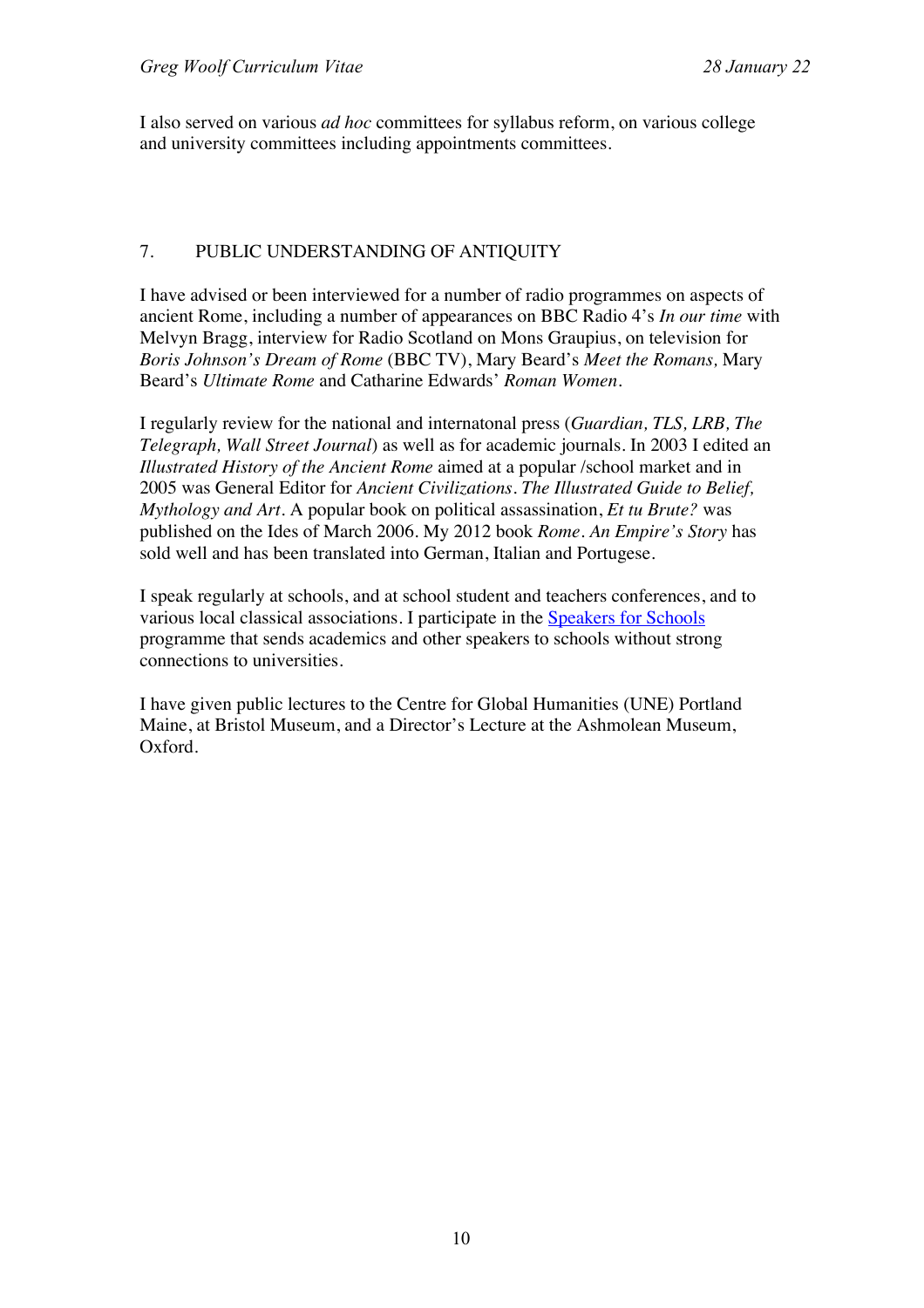# Publications

(excluding books reviews, encycopaedia entries etc.)

#### **2021**

Woolf, G.D. (2021) *Religião e pluralidade no império romano. Um debate necessário*, Curitiba: Editora da Universidade Federal do Paraná.

Rüpke, Jörg and Greg Woolf, eds. (2021) *Religion in the Roman Empire*. *Die Religionen der Menschheit.* Stuttgart: Kohlhammer

Woolf, G. D. (2021). *Rome: An Empire's Story*. Revised and expanded second edition. New York: Oxford University Press.

Woolf, Greg. (2021) "Taking the long view. Romanization and Globalization in Perspective." In *Imperium Romanum: Romanization between Colonization and Globalization*, edited by Oscar Belvedere and Johannes Bergemann, 19-32. Palermo: Palermo University Press.

Alvar Nuño, Antón, Jaime Alvar Ezquerra, and Greg Woolf, eds. (2021). *Sensorium.The Senses in Roman Polytheism*, *Religions in the Graeco-Roman World*. Leiden: Brill.

#### **2020**

Woolf, Greg. 2020. "Posterity in the Arval *Acta*." In *The Future of Rome. Roman, Greek, Jewish and Christian Visions*, edited by Jonathan J. Price and Katell Berthelot, 64-84. Cambridge: Cambridge University Press.

Woolf, G. (2020) *The Life and Death of Ancient Cities. A Natural History*, Oxford University Press: New York (published in Italian by Einaudi0

Woolf, G. (2020) Foreign Gods in the Age of Cicero. in *Cicero and Roman Religion. Eight Studies*, edited by Claudia Beltrão da Rosa and Federico Santangelo, 117-133. Stuttgart: Franz Steiner Verlag.

Woolf, G. (2020) The Rulers Ruled, in Katell Berthelot ed. Reconsidering Roman Power. Roman, Greek, Jewish and Christian perceptions and reactions, *Collections de l'École française de Rome* 564 Publications de l'École française de Rome**:** Rome pp.85-100

## **2019**

Woolf, G. (2019) The Gallic Wars in Roman History, in A.P.Fitzpatrick and Colin Haselgrove eds. *Julius Caesar's Battle For Gaul. New archaeological perspectives* Oxbow Books: Oxford pp. 9-18

Woolf, G. (2018-2019) Global Deities: Gods On The Move In The Ancient Mediterranean World, *Bandue* 11, 111-128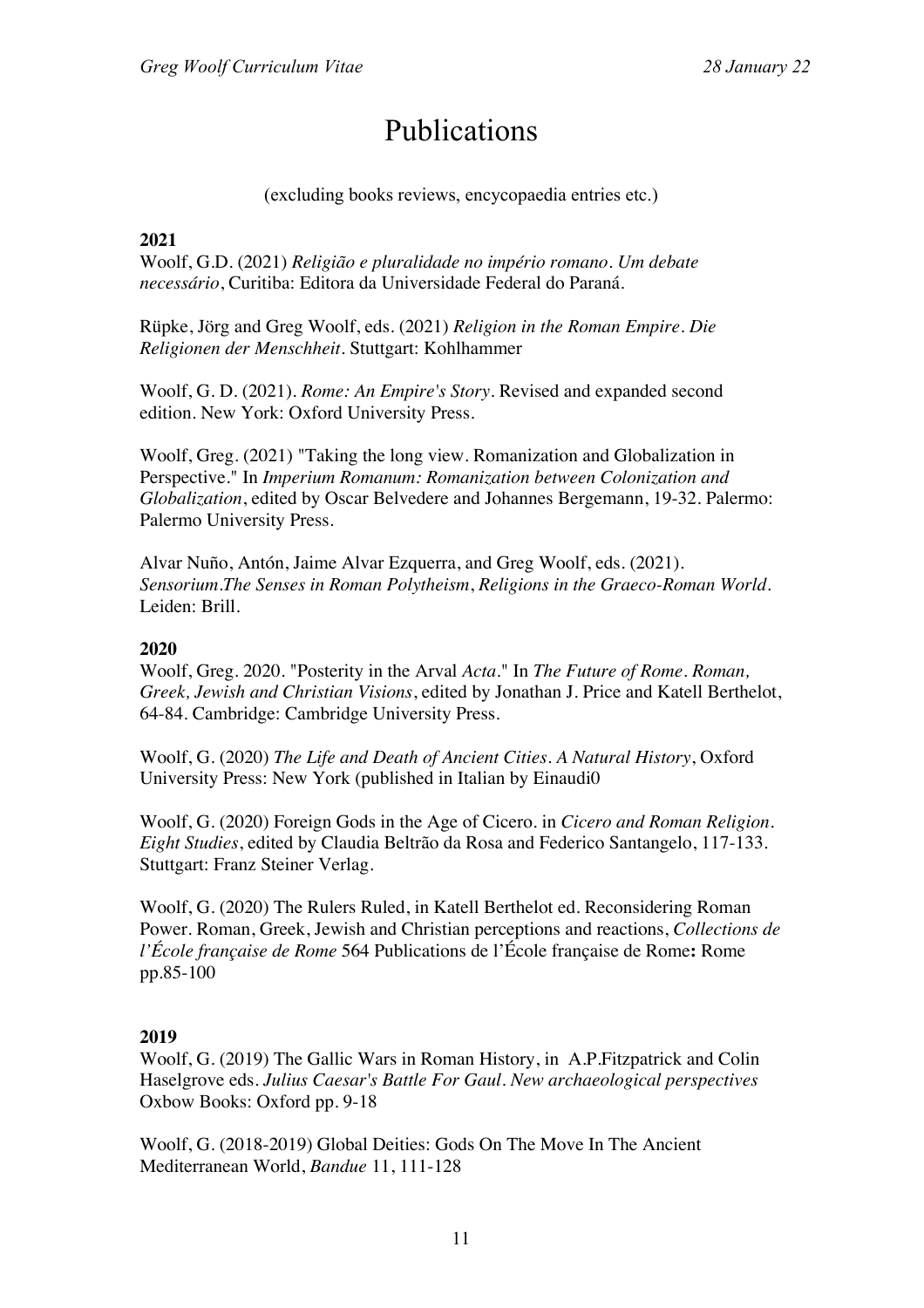## **2018**

Woolf (2018) Fragments of an emperor's religious policy: the case of Hadrian, *Arys*  16 pp. 47-61

Woolf, G. (2018) Strangers in the City, in *Xenofobia y Racismo en el mundo antiguo, Instrumenta* 64, pp. 59-71

Woolf, G. (2018) Can we write a history of Europe from the perspective of classical antiquity? *European Review* 26.3 doi: 10:1017/S106798718000212

## **2017**

Woolf, G. (2017) Archaeological Narratives of the Collapse of Complex Societies, In Takaski Minamikawa (Ed.) *Decline and Decline-Narratives in the Greek and Roman World*, *Proceedings of a Conference held in Oxford in March 2017* Kyoto University: Kyoto, 113-122

Woolf, G. (2017) Roman Things and Roman People. A Cultural Ecology of the Roman World. In Astrid van Oyen and Martin Pitts (Eds.) *Materializing Roman Histories* Oxbow Books: Oxford, pp.211-215

König, J. P., & Woolf, G. (Eds.) (2017). *Authority and Expertise in Ancient Scientific Culture*. Cambridge University Press: Cambridge & New York.

Woolf G. (2017) Empires, diasporas and the emergence of religions, In J.Carleton-Paget and J. Lieu (Eds) *Christianity in the Second Century. Themes and Developments*, Cambridge University Press: New York, 25-38

Woolf, G (2017) Moving Peoples in the Early Roman Empire. In E. Lo Cascio, L.Tacoma and Miriam J. Groen-Vallinga (Eds) *The impact of mobility and migration in the Roman Empire,* Impact of Empire 12 (Leiden: Brill), pp. 25-41.

## **2016**

Woolf, G. (2016) Only Connect? Network Analysis and Religious Change in the Roman World. *Revista Hélade* 2.2 *Religiões no Mundo Antigo* Ed: Cláudia Beltrão

Woolf, G. (2016) Movers and Stayers. In L.de Ligt and L.E. Tacoma (Eds) *Migration and Mobility in the Early Roman Empire,* Studies in Global Social History 23/7 , Leiden: Brill ch 17, pp.440-463

Woolf, G, (2016) Rome and Imperialism. In Ness, I. and Cope, Z. (Eds.) *The Palgrave Encyclopedia of Imperialism and Anti-Imperialism*. 725-39, Palgrave Macmillan: London

Woolf G. (2016) Polis religion. In Orlin, E. (Ed.) *The Routledge Encyclopedia of Ancient Mediterranean Religions*, Routledge

## **2015**

Woolf, G. (2015) Greek archaeologists in Rome. In J.M. Cortés Copete, F. Lozano Gómez and E. Muñiz Grijalvo (Eds.) *Ruling the Greek World: Approaches to the*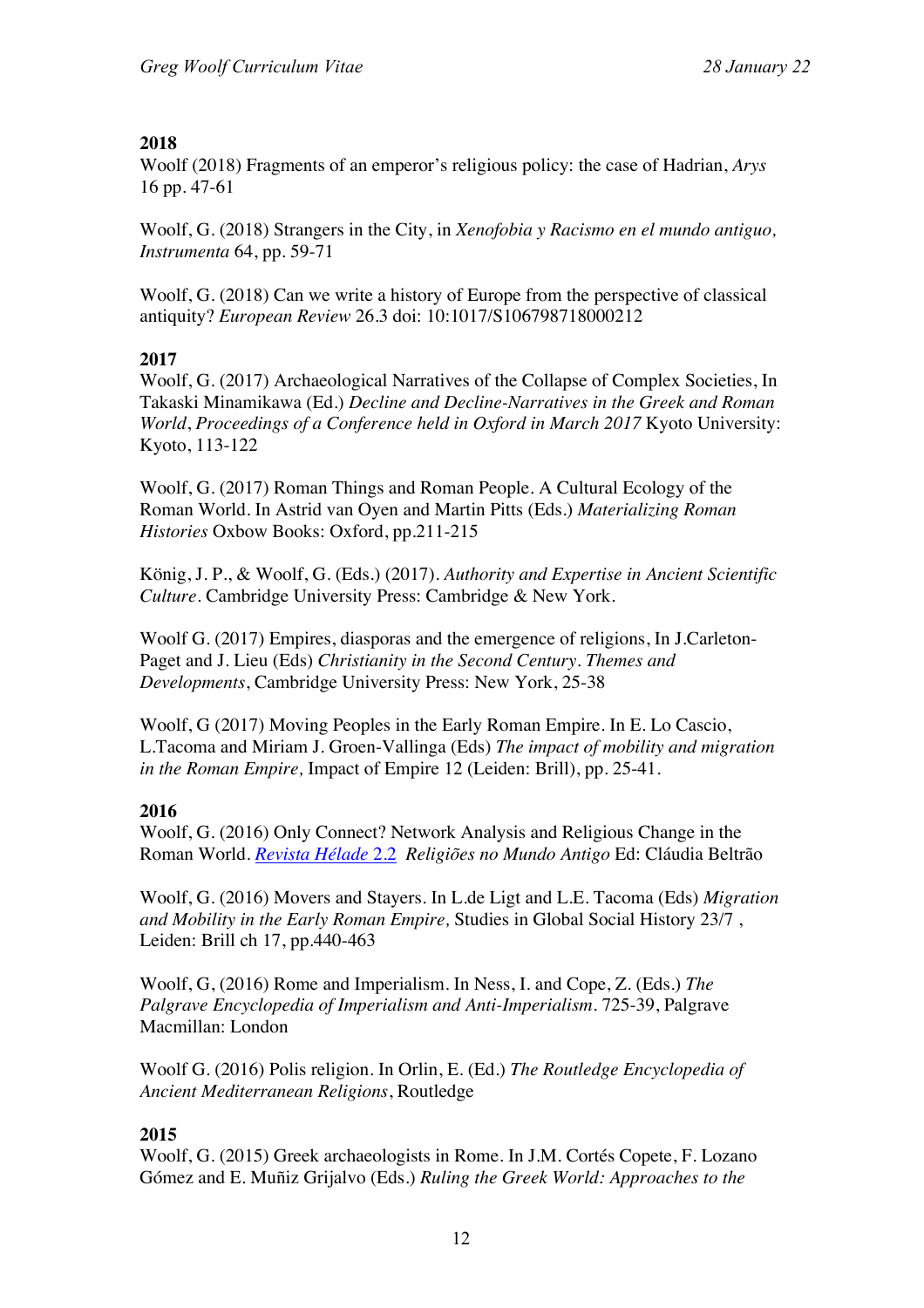*Roman Empire in the East.* (pp.147-159) Potsdamer Altertumswissenschaftlichen Beiträge 52, Franz Steiner Verlag: Stuttgart.

Woolf, G. (2015). Mars and memory. In K.Galinsky and K. Lapatin (Eds.) *Cultural memories in the Roman Empire*. (pp.206-224) Los Angeles: Getty Publications.

Woolf, G. (2015) Ancient Illiteracy. *Bulletin of the Institute of Classical Studies* 58.2 pp.31-42

Woolf, G. (2015). Pliny/Trajan and the Poetics of Empire. *Classical Philology* 110.2, 132-151

Woolf, G. (2015). Ritual Traditions of Non-Mediterranean Europe. In Raja, R., & Rüpke, J. (Eds.), *A Companion to the Archaeology of Religion in the Ancient World.* (pp. 465-477). Wiley-Blackwell.

## **2014**

Woolf, G. (2014). Romanization 2.0 and its alternatives. *Archaeological Dialogues*, 21(1), 45-50 doi: 10.1017/S1380203814000087

Woolf, G. (2014). Isis and the evolution of religions. In Bricault, L., & Versluys, M. J. (Eds.), Power, Politics, and the Cults of Isis. (pp. 62-92). (Religions of the Graeco-Roman World). Leiden: E. J. Brill, Leiden.

#### **2013**

König, J. P., Oikonomopoulou, K., & Woolf, G. (Eds.) (2013). Ancient Libraries. Cambridge University Press.

König, J. P., & Woolf, G. (Eds.) (2013). Encyclopaedism from Antiquity to the Renaissance. Cambridge University Press.

Woolf, G. D. (2013). Ethnography and the Gods in Tacitus' Germania.In Almagor, E., & Skinner, J. (Eds.), Ancient Ethnography. New Approaches. (pp. 133). London: Bloomsbury Academic.

Woolf, G. (2013). Female Mobility in the Latin West. In Hemelrijk, E., & Woolf, G. (Eds.), *Women and the Roman City in the Latin West.* (pp. 351-368). (Mnemosyne, Supplements, History and Archaeology of Classical Antiquity). Leiden: EJ Brill Publishers.

Rüpke, J., & Woolf, G. D. (Eds.) (2013). *Religious Dimensions of the Self in the Second Century CE*. (Studien und Texte zu Antike und Christentum; 76). Stuttgart: Mohr Siebeck.

Woolf, G. D. (2013). Ritual and the Individual in Roman Religion. In Rüpke, J. (Ed.), *The Individual in the Religions of the Ancient Mediterranean.* (pp. 136-160). Oxford: Oxford University Press.

Hemelrijk, E., & Woolf, G. (Eds.) (2013). *Women and the Roman City in the Latin West*. (Mnemosyne Supplements). Leiden: Brill.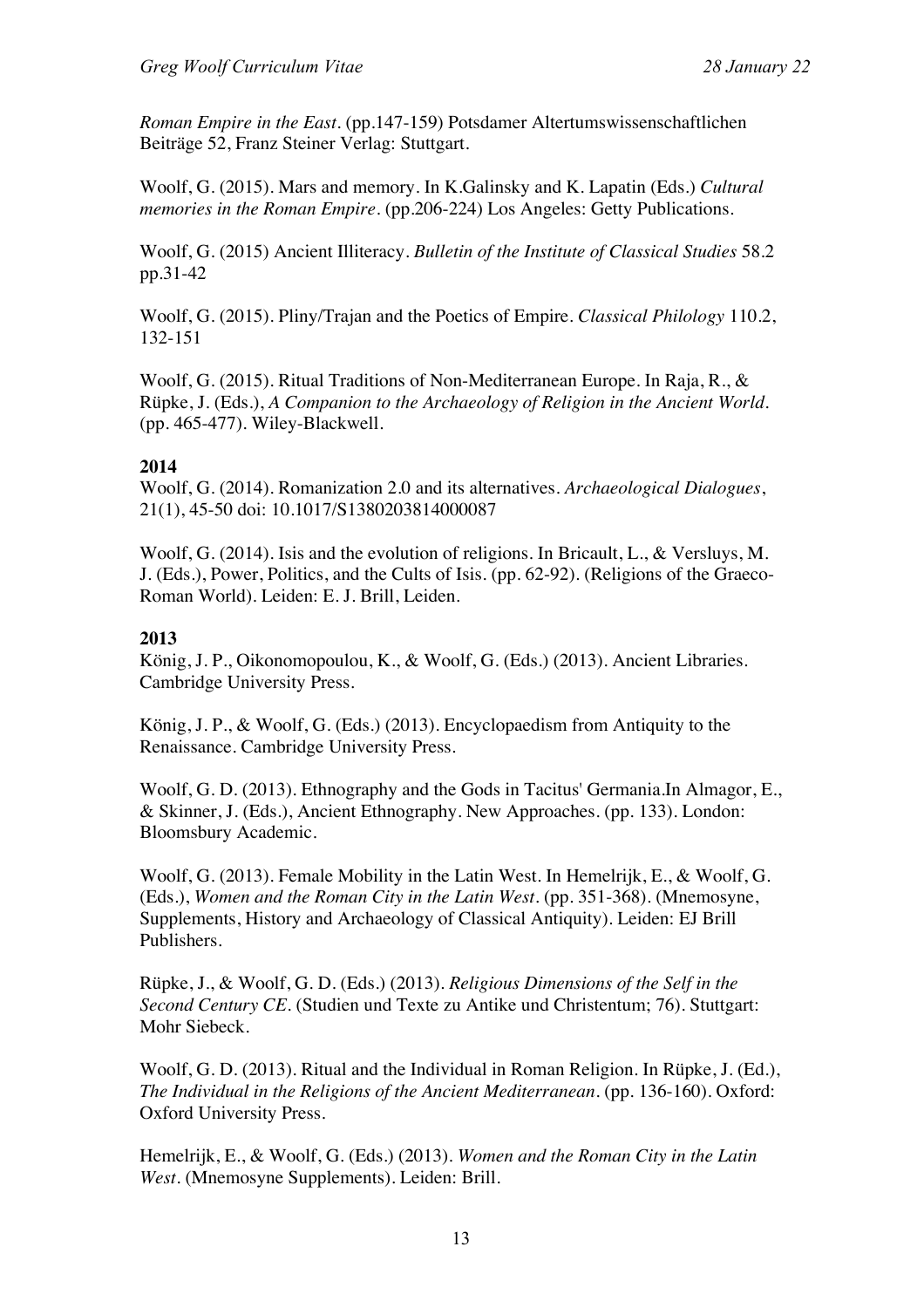Woolf, G. (2013). Literacy: Writing Materials and Practice in the Hellenistic and Roman Period. In Master, D. (Ed.), *Oxford Encyclopaedia of the Bible and Archaeology.* Oxford University Press.

Woolf, G. D. (2013). Chapter X Gaul. In Smith, C. (Ed.), *Cambridge Ancient History Plates toVolumes VII.2 and VIII.* (pp. 270-282). Cambridge: Cambridge University Press.

## **2012**

Woolf, G. D. (2012). Reading and Religion in Rome. In Rüpke, J., & Spickermann, W. (Eds.), *Reflections on Religious Individuality.* (pp. 193-208). (Religionsgeschichtliche Versuche und Vorarbeiten). Berlin: De Gruyter.

Woolf, G. D. (2012). *Rome: An Empire's Story*. New York: Oxford University Press.

Woolf, G. (2012). Europe: Roman and Post-Roman Europe. In Silberman, N. (Ed.), *Oxford Companion to Archaeology. Second Edition.* New York: Oxford University Press.

## **2011**

Woolf, G. D. (2011). Catastrophe and Aftermath. In Sweetman, R. (Ed.), *Roman Colonies in the first century of their foundation..* (pp. 150-159). Oxford and Oakville: Oxbow Books.

Woolf, G. D. (2011). Provincial Revolts in the early Roman Empire. In Popovic, M. (Ed.), *The Jewish Revolt against Rome. Interdisciplinary Perspectives.* (pp. 27-44). (Journal for the Study of Judaism Supplements). Leiden & Boston: EJ Brill Publishers.

Woolf, G. D. (2011). Saving the Barbarian. In Gruen, E. (Ed.), *Cultural Identity in the Ancient Mediterranean.* (pp. 255-271). Los Angeles: Getty Research Institute.

Woolf, G. (2011). *Tales of the Barbarians: Ethnography and Empire in the Roman West*. (Blackwell Bristol Lectures on Greece, Rome and the Classical Tradition). Wiley-Blackwell.

## **2010**

Woolf, G. D. (2010). Afterword: the local and the global in the Graeco-Roman east. In Whitmarsh, T. (Ed.), *Local Knowledge and Microidentities in the Imperial Greek World.* (pp. 189-200). (Greek Culture in the Roman World). Cambridge: Cambridge University Press.

## **2009**

Woolf, G. D. (2009). Cruptorix and his kind. Talking ethnicity on the middle ground.In Derks, T., & Roymans, N. (Eds.), *Ethnic Constructs in Antiquity.* (pp. 207- 217). (Amsterdam Archaeological Studies). Amsterdam University Press.

Woolf, G. D. (2009). Found in Translation. The Religion of the Roman Diaspora.In Hekster, O., Schmidt-Hofner, S., & Witschel, C. (Eds.), *Ritual Dynamics and*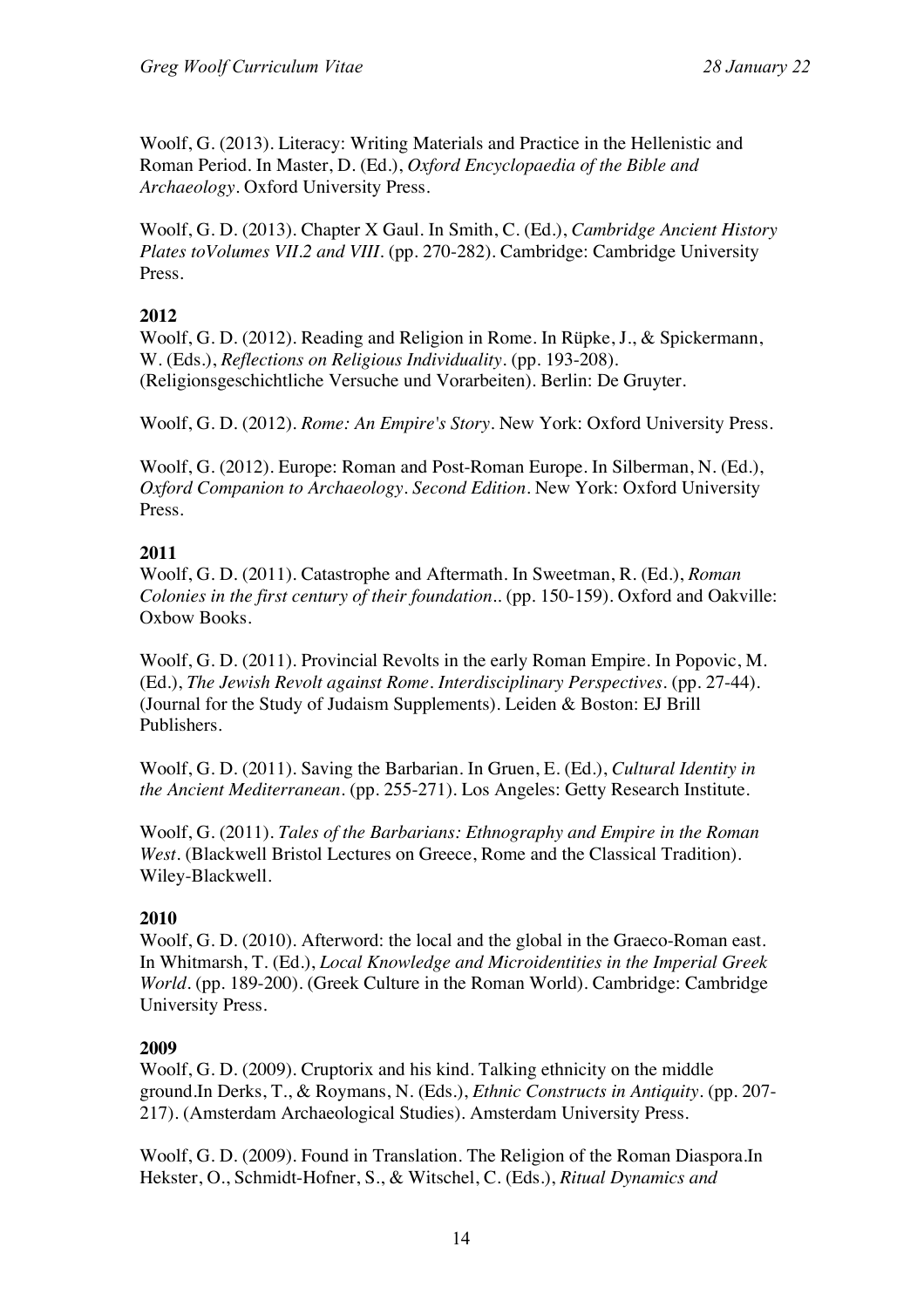*Religious Change in the Roman Empire Proceedings of the Eighth Workshop of the International Network Impact of Empire (Heidelberg, July 5-7, 2007).* (pp. 239-52). E. J. Brill, Leiden.

Woolf, G. (2009). Literacy or Literacies in Rome?. In Johnson, W. A., & Parker, H. (Eds.), *Ancient Literacies.* (pp. 46-68). Oxford University Press.

Woolf, G. D. (2009). World Religion and World Empire in the Ancient Mediterranean. In Cancik, H., & Rüpke, J. (Eds.), *Die Religion des Imperium Romanum.* (pp. 19-35). Mohr Siebeck.

## **2008**

Woolf, G. D. (2008). Divinity and Power in Ancient Rome. In Brisch, N. (Ed.), *Religion and Power. Divine Kingship in the Ancient World and Beyond, Oriental Institute Seminars (OIS 4).* (pp. 235-251). Oriental Institute, University of Chicago.

## **2007**

Woolf, G. D. (2007). A Distant Mirror: Britain and Rome in the representation of empire. In Santos Yanguas, J., & Torregaray Pagola, E. (Eds.), *Revisiones de Historia Antiqua V, Laudes Provinciarum, Rétorica y política en la representación del imperio romano, Acts of the colloquium at Vitoria, vol 17 - 18.* (pp. 135-147).

Woolf, G. D. (2007). Cultural change in Roman Antiquity: observations on agency.*Kodai Journal of Ancient History*, 13/14, 157-1672006Woolf, G. D. (2006). *Et tu Bruté? The murder of Caesar and political assassination.*Profile Books.

## **2006**

Woolf, G. D. (2006). Playing Games with Greeks: One Roman on Greekness. In Konstan, D., & Said, S. (Eds.), *Greeks on Greekness: Viewing the Greek Past Under the Roman Empire.* (pp. 162-178). Cambridge University Press.

Woolf, G. D. (2006). Pliny's Province. In Bekker-Nielsen, T. (Ed.), *Rome and the Black Sea Region. Domination, Romanisation, Resistance (Black Sea Studies 5).* (pp. 93-108). Aarhus University Press.

Woolf, G. D. (2006). The end of "the end of the Iron Age"?. In Haselgrove, C. (Ed.), *Les mutations de la fin de l'âge du Fer. Actes de la table ronde de Cambridge, 7-8 juillet 2005, = Celtes et Gaulois l'Archéologie face à l'Histoire (Bibracte 12) volume 4,.* (pp. 267-276).

Woolf, G. D. (2006). Writing Poverty in Rome. In Atkins, M., & Osborne, R. (Eds.), *Poverty in the Roman World.* (pp. 83-99). Cambridge University Press. doi: 10.2277/0521862116

## **2005**

Woolf, G. D. (Ed.) (2005). *Ancient Civilizations. The Illustrated Guide to Belief, Mythology and Art*. London: Duncan Baird Publications.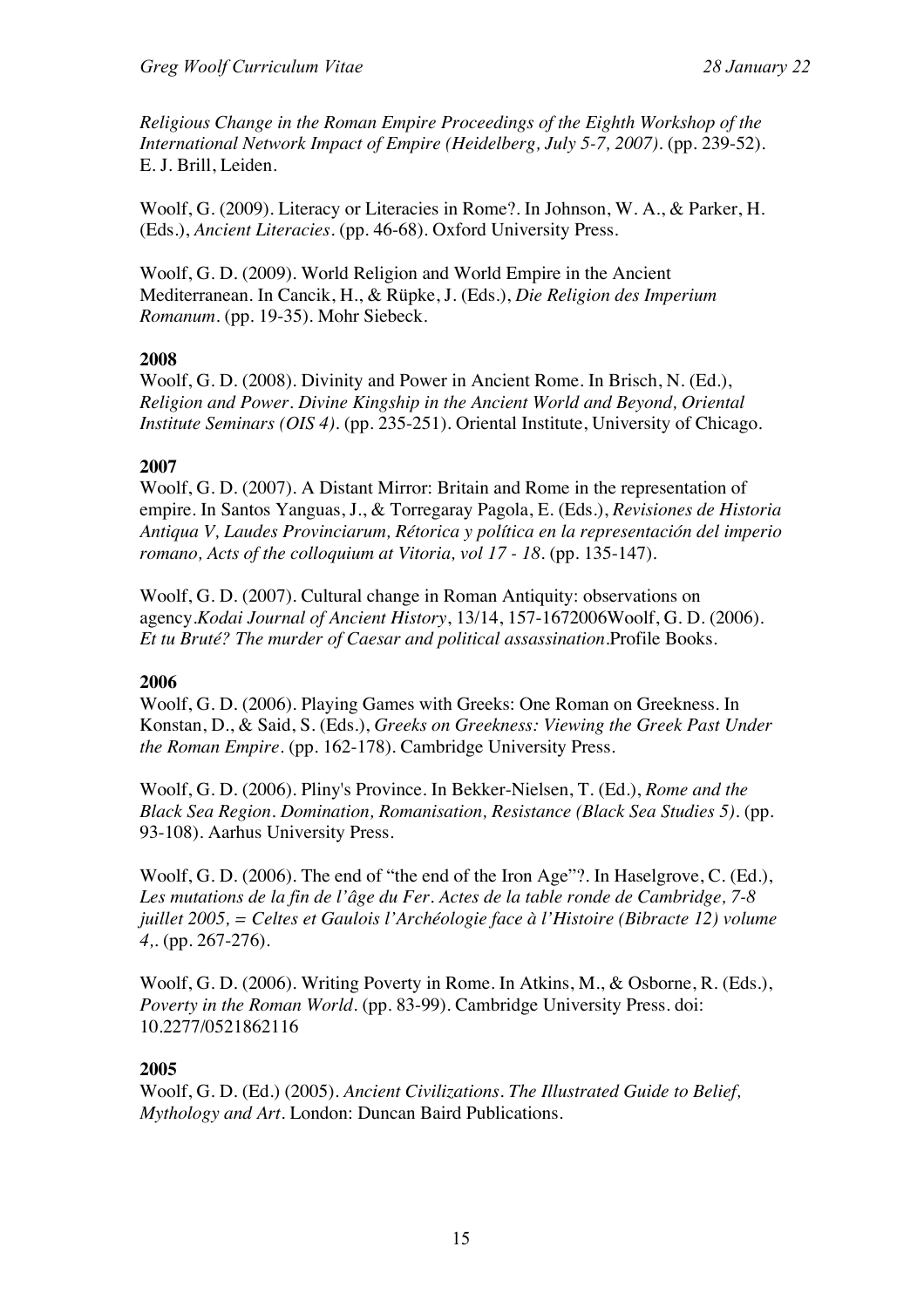Woolf, G. D. (2005). Family History in the Roman North-West. In George, M. (Ed.), *The Roman Family in the Empire: Rome, Italy and Beyond.* (pp. 231-54). Oxford University Press.

Woolf, G. D. (2005). Provincial Perspectives. In Galinsky, K. (Ed.), *Cambridge Companion to the Age of Augustus.* (pp. 106-129). New York and Cambridge: Cambridge University Press. doi: 10.2277/0521003938

## **2004**

Woolf, G. D. (2004). The present state and future scope of Roman Archaeology: a comment. *American Journal of Archaeology*, 108(3), 417-428

Woolf, G. D. (2004). A Sea of faith?. *Mediterranean Historical Review*, 18(2), 126- 143

## **2003**

Woolf, G. D. (Ed.) (2003). *Cambridge Illustrated History of the Roman World*. Cambridge University Press.

Woolf, G. D. (2003). Local Cult in Imperial Context: the *Matronae* revisited. In Noelke, P., Schneider, B., & Naumann-Steckner, F. (Eds.), *Romanisation und Resistenz in Plastik, Architektur und Inschriften der Provinzen des Imperium Romanum Neue Funde und Forschungen.* (pp. 131-138). Mainz: Philip Von Zabern.

Edwards, C., & Woolf, G. D. (2003). *Rome the Cosmopolis*. Cambridge University Press.

Woolf, G. D. (2003). Seeing Apollo in Roman Gaul and Germany. In Scott, S., & Webster, J. (Eds.), *Roman Imperialism and Provincial Art.* (pp. 139-152). Cambridge University Press.

## **2002**

Woolf, G. D. (2002). Afterword: How the Latin West was won. In Cooley, A. (Ed.), *Writing Latin, Becoming Roman? Literacy and Epigraphy in the Roman West.* (pp. 181-188). (Journal of Roman Archaeology Supplements). Journal of Roman Archaeology.

Woolf, G. D. (2002). Generations of Aristocracy. Continuities and discontinuities in the societies of Interior Gaul. *Archaeological Dialogues*, 9(1), 2-15, 39-65

## **2001**

Woolf, G. D. (2001). Inventing empire in ancient Rome. In Alcock, S. E., Mor, K. D., & D'Altroy, T. N. (Eds.), *Empires Perspectives from archaeology and history.* (pp. 311-322). Cambridge University Press.

Woolf, G. D. (2001). Regional Productions in early Roman Gaul. In Mattingly, D., & Salmon, J. (Eds.), *Economies beyond Agriculture in the classical world.* (pp. 49-65). (Leicester-Nottingham studies in ancient society). London: Routledge.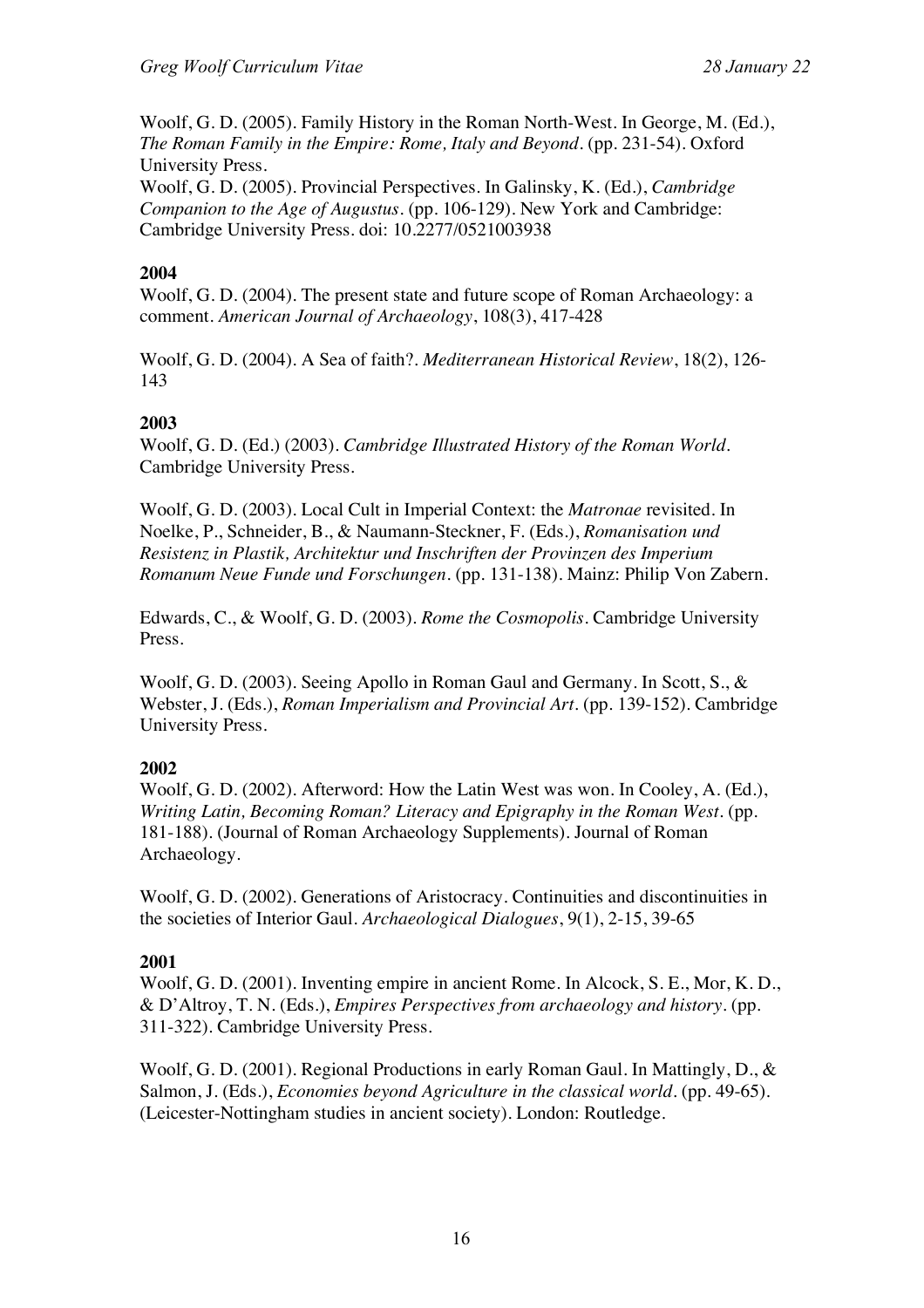Woolf, G. D. (2001). Representation as Cult: The Case of the Jupiter Columns. In Spickermann, W., Cancik, H., & Rüpke, J. (Eds.), *Religion in den germanischen Provinzen Roms.* (pp. 117-134). Mohr Siebeck.

Woolf, G. D. (2001). The Roman Cultural Revolution in Gaul. In Keay, S., & Terrenato, N. (Eds.), *Italy and the West. Comparative Issues in Romanization.* (pp. 173-86). Oxford: Oxbow.

## **2000**

Woolf, G. D. (2000). Urbanization and its discontents in early Roman Gaul. In Fentress, E. (Ed.), *Romanization and the City: creation, transformations, and failures.* (pp. 115-132). (Journal of Roman Archaeology. Supplementary series). Portsmouth, RI: Journal of Roman Archaeology.

Woolf, G. D. (2000). Literacy. In Bowman, A., Garnsey, P., & Rathbone, D. (Eds.), *Cambridge Ancient History*.*Volume XI* (2nd Edition ed.) (pp. 875-897). Cambridge: Cambridge University Press.

#### **1998**

Woolf, G. D. (1998). *Becoming Roman. The Origins of Provincial Civilization in Gaul*. Cambridge University Press.

## **1997**

Woolf, G. (1997). Beyond Romans and natives. *World Archaeology*, 28(3), 339-35

Woolf, G. D. (1997). Polis-religion and its alternatives in the Roman provinces. In Cancik, H., & Rüpke, J. (Eds.), *Römische Reichsreligion und Provinzialreligion, Tübingen.* (pp. 71-84).

Woolf, G. D. (1997). The Roman urbanization of the East. In Alcock, S. E. (Ed.), *The Early Roman Empire in the East.* (pp. 1-14). (Oxbow Monographs). Oxbow.

## **1996**

Woolf, G. D. (1996). Monumental Writing and the expansion of Roman Society in the Early Empire. *Journal of Roman Studies*, 86, 22-39

Woolf, G. D. (1996). The uses of forgetfulness in Roman Gaul. In Gehrke, H-J., & Möller, A. (Eds.), *Vergangenheit und Lebenswelt..* (pp. 361-383). (ScriptOralia; 90). Tübingen: Gunter Narr Verlag.

## **1995**

Woolf, G. D. (1995). The Formation of Roman Provincial Cultures. In Metzler, J., Millett, M., Roymans, N., & Slofstra, J. (Eds.), *Integration in the early Roman west: the role of culture and ideology .* (pp. 9-18). (Dossiers d'archéologie du Musée national d'histoire et d'art). Luxembourg: Musée National d'Histoire et d'Art.

#### **1994**

Woolf, G. D. (1994). Becoming Roman, Staying Greek: Culture, Identity and the Civilizing Process in the Roman East. *Proceedings of the Cambridge Philological Society*, 40, 116-43